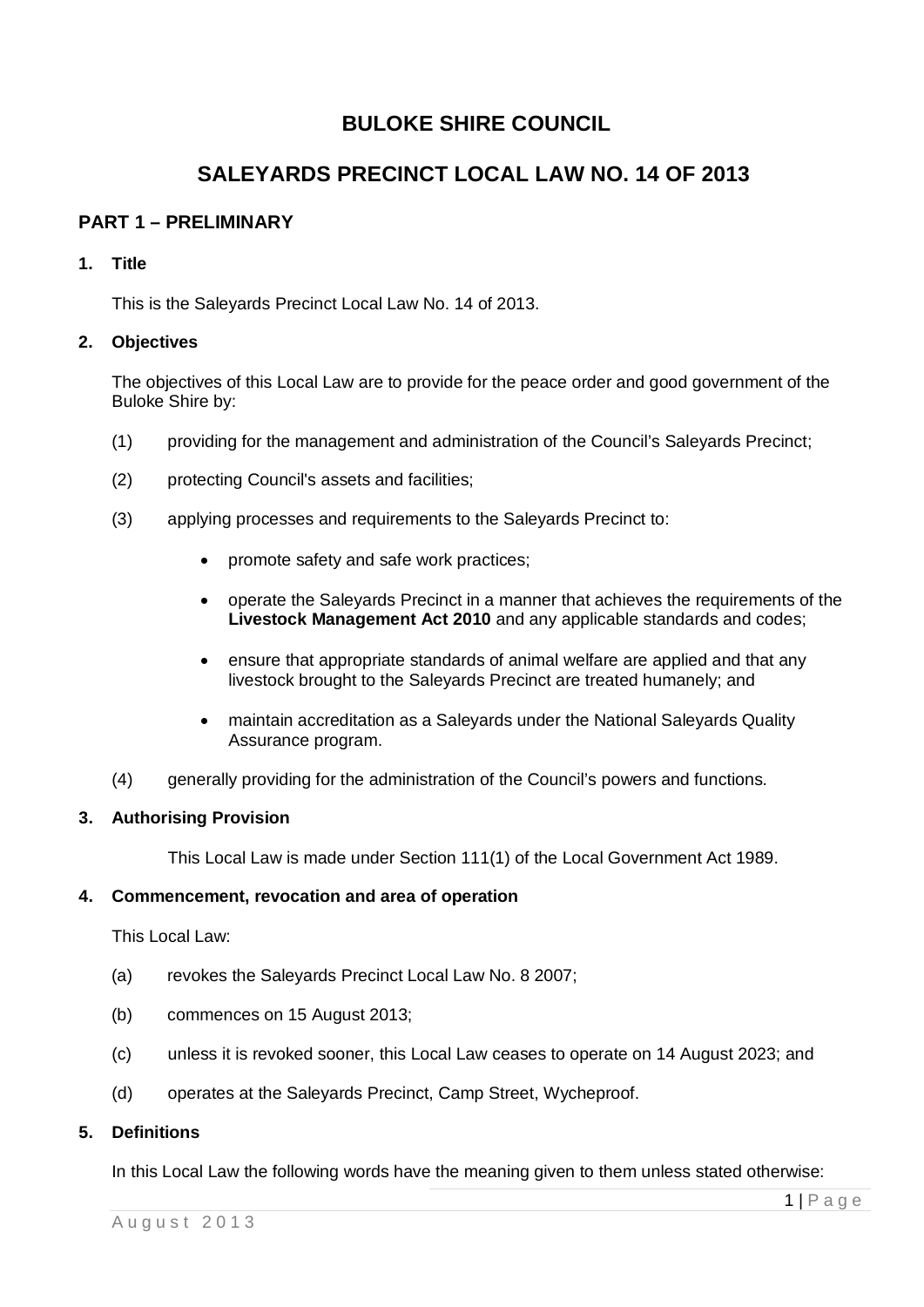| "alcohol"              | means a beverage intended for human consumption with an alcohol<br>content greater than 0.5 per centum by volume at a temperature of<br>20 degrees Celsius.                                                                                                                                                                |
|------------------------|----------------------------------------------------------------------------------------------------------------------------------------------------------------------------------------------------------------------------------------------------------------------------------------------------------------------------|
| "Authorised Officer"   | means a person appointed by the Council under section 224 of the<br>Local Government Act 1989.                                                                                                                                                                                                                             |
| "Council"              | means the Buloke Shire Council.                                                                                                                                                                                                                                                                                            |
| "drug"                 | means a substance that is declared as a drug for the purposes of<br>the Road Safety Act 1984 under section 3(3) or any other<br>substance (other than alcohol) which, when consumed or used by a<br>person, deprives that person (temporarily or permanently) of any of<br>his or her normal mental or physical faculties. |
| "Livestock"            | means an animal kept for the purpose of primary production<br>including cattle, sheep and pigs but does not include a dog.                                                                                                                                                                                                 |
| "Municipal District"   | means the municipal district of the Council.                                                                                                                                                                                                                                                                               |
| "Motor vehicle"        | has the same meaning as section 3 of the Road Safety Act 1986.                                                                                                                                                                                                                                                             |
| "penalty units"        | has the same meaning as section 110 of the Sentencing Act 1991.                                                                                                                                                                                                                                                            |
| "person in charge"     | means in relation to an animal:<br>the owner of the animal;<br>a person who has physical custody or control of the animal,<br>including an employee of that person;<br>the owner or occupier of a place or vehicle where the animal<br>is at any relevant time.                                                            |
| "Saleyards<br>Manager" | means the person appointed by the Council with responsibility for<br>the day to management and operation of the Saleyards Precinct.                                                                                                                                                                                        |
| "Saleyards Precinct"   | means the area of land used for selling livestock and includes the<br>yards, ramps, amenities, truck wash, kiosk, truck parking area and<br>surrounding land delineated on the map in Schedule 3 of this Local<br>Law.                                                                                                     |
| "special sale"         | means a sale of livestock other than on a designated regular sale<br>day.                                                                                                                                                                                                                                                  |
| "the Act"              | means the Local Government Act 1989.                                                                                                                                                                                                                                                                                       |
| "the User"             | means the person who has entered into a User Agreement with the<br>Council to use the Saleyard Precinct.                                                                                                                                                                                                                   |
| "working dog"          | means a dog used to assist with the movement of stock to a<br>particular point or location.                                                                                                                                                                                                                                |

\_\_\_\_\_\_\_\_\_\_\_\_\_\_\_\_\_\_\_\_\_\_\_\_\_\_\_\_\_\_\_\_\_\_\_\_\_\_\_\_\_\_\_\_\_\_\_\_\_\_\_\_\_\_\_\_\_\_\_\_\_\_\_\_\_\_\_\_\_\_\_\_\_\_\_\_\_\_\_\_\_\_\_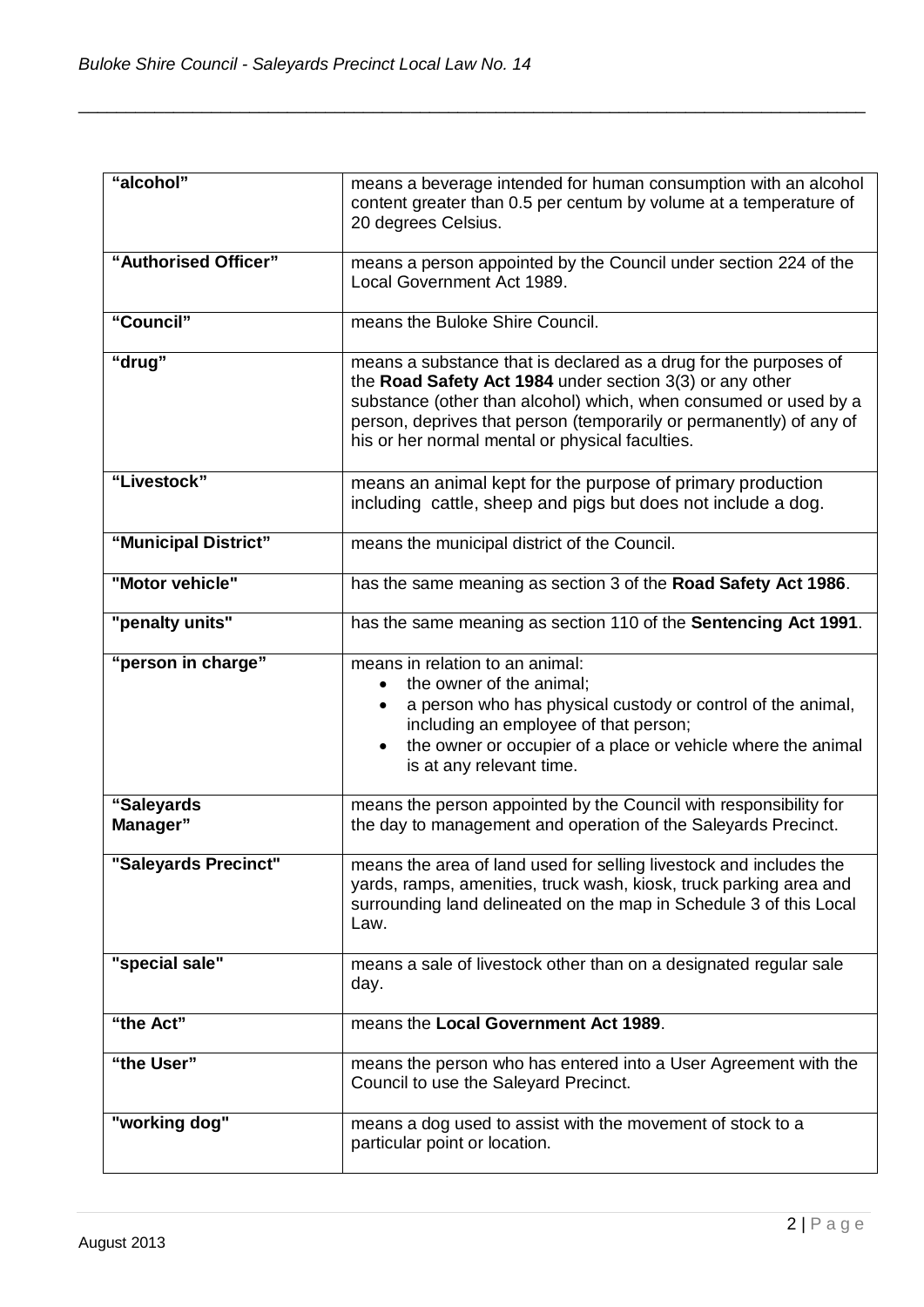# **PART 2 - THE SALEYARDS PRECINCT**

#### **6. Using the Saleyards Precinct**

A person must not use the Saleyards Precinct unless that person has entered into a User Agreement with the Council before the use of the Saleyards Precinct.

\_\_\_\_\_\_\_\_\_\_\_\_\_\_\_\_\_\_\_\_\_\_\_\_\_\_\_\_\_\_\_\_\_\_\_\_\_\_\_\_\_\_\_\_\_\_\_\_\_\_\_\_\_\_\_\_\_\_\_\_\_\_\_\_\_\_\_\_\_\_\_\_\_\_\_\_\_\_\_\_\_\_\_

#### **Penalty: 5 Penalty Units**

#### **7. User Agreements**

- (1) Even though a User Agreement is in place between the Council and the User, the User must notify the Saleyard Manager of their intended use of the Saleyard Precinct:
	- (a) in the case of an annual User, not less than 14 days before each intended use; or
	- (b) in the case of a casual User, not less than 7 days before the intended use.
- (2) The Saleyards Manager may exempt a person from the notification period prescribed in subclause (1) if he or she considers that the circumstances justify the exemption and that the Saleyards Precinct is in a safe condition and is available for use.

#### **8. Compliance with Requirements**

 (1) Any person at the Saleyards Precinct must comply with any conditions, policies or guidelines applied by the Council to the use of the Saleyards Precinct, including any occupational health and safety programs or requirements to maintain accreditation of the saleyards under any quality assurance program for the saleyards.

#### **Penalty: 5 Penalty Units**

- (2) The Council must ensure that up to date copies of any additional conditions, policies or guidelines applied by the Council to the Saleyards Precinct including any occupational health and safety programs or requirements associated with the quality assurance program referred to in subclause (1) are available for inspection at the Saleyards Precinct.
- (3) A person under 16 years of age must not be in the Saleyards Precinct unless they are under adult supervision at all times and even if they are under adult supervision, must not operate any equipment including ramps or any vehicle in the Saleyards Precinct.

#### **Penalty: 5 Penalty Units**

#### **9. Sale days**

- (1) The Saleyards Manager may from time to time determine:
	- (a) regular sale days for the Saleyards Precinct; and
	- (b) the days and the hours that a Saleyards Precinct is open for receipt and delivery of livestock.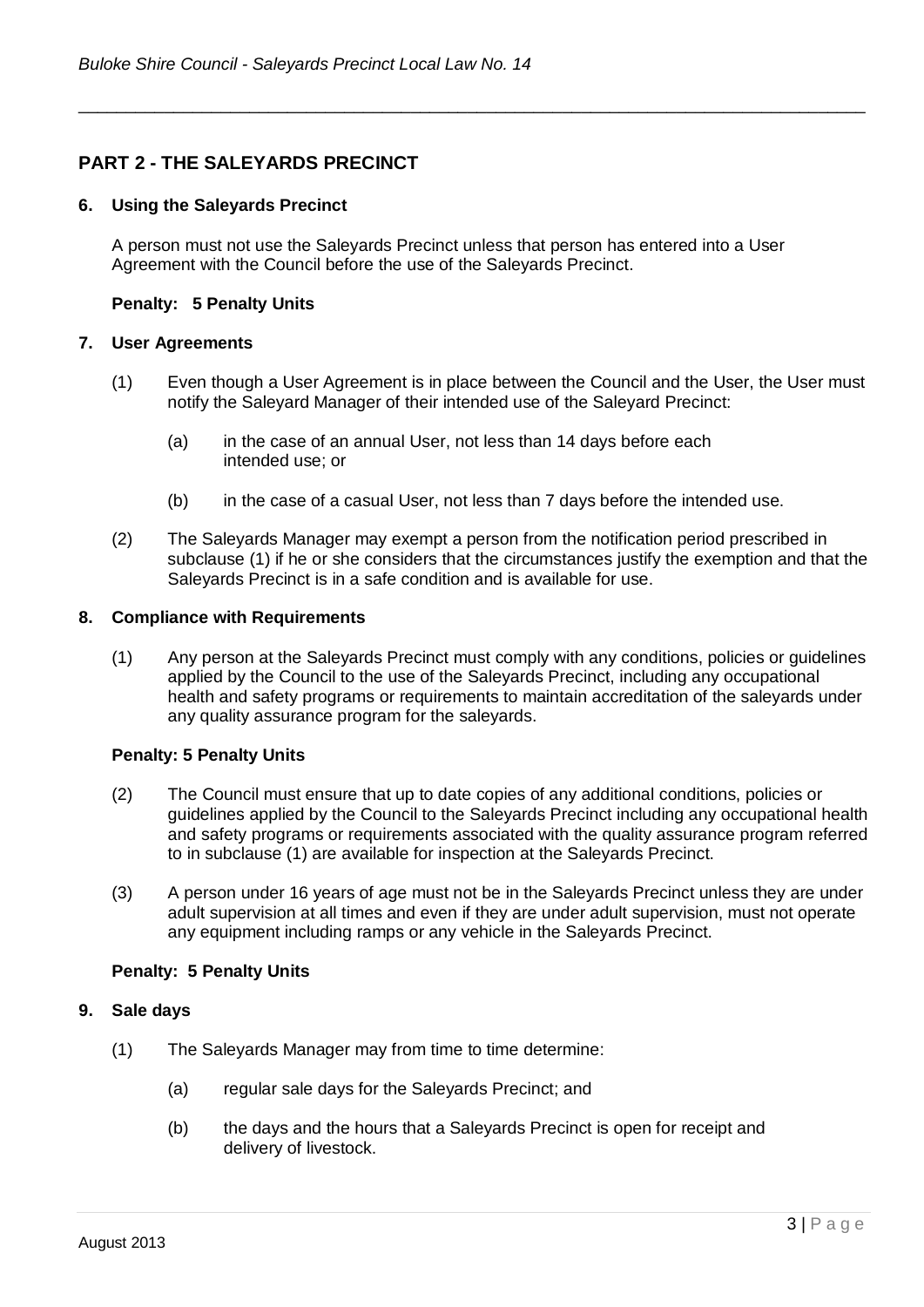(2) A person wanting to hold a special sale must enter into a User Agreement with the Council not less than 14 days before the proposed sale.

\_\_\_\_\_\_\_\_\_\_\_\_\_\_\_\_\_\_\_\_\_\_\_\_\_\_\_\_\_\_\_\_\_\_\_\_\_\_\_\_\_\_\_\_\_\_\_\_\_\_\_\_\_\_\_\_\_\_\_\_\_\_\_\_\_\_\_\_\_\_\_\_\_\_\_\_\_\_\_\_\_\_\_

(3) The Council may prescribe conditions applying to the sale of livestock at the Saleyards Precinct.

#### **10. Delivery and Receipt of Livestock**

- (1) Subject to the direction of the Saleyard Manager or an Authorised Officer, a person in charge of livestock that are being delivered for sale at the Saleyards Precinct must:
	- (a) immediately unload the livestock at the ramps provided;
	- (b) remove the motor vehicle from the unloading area as soon as unloading is complete;
	- (c) immediately pen livestock that are not being transported by motor vehicle.

#### **Penalty: 4 Penalty Units**

- (2) The User of the Saleyards Precinct is primarily responsible for the receipt, handling and delivery of livestock prior to a proposed sale.
- (3) A person must not pen livestock within the Saleyards Precinct more than 24 hours before their proposed sale unless the consent of the Saleyards Manager is obtained and the consent is noted on the User Agreement.

#### **Penalty: 4 Penalty Units**

#### **11. Identification of Livestock for Sale**

- (1) A User must submit to the Saleyards Manager livestock identification information, and specifically the National Vendor Declaration (NVD), prior to the commencement of the sale.
- (2) A User must keep an accurate record of all livestock entering and leaving the Saleyards Precinct and must ensure that any legislative requirements or Code or applicable to the identification of the type of livestock being sold is complied with.
- (3) The records required to be kept must contain the number, description and origin of the livestock, the vendor's name and property identification code (PIC), the National Vendor Declaration (NVD), the name of the purchaser and PIC and any other information prescribed in the User Agreement.

#### **Penalty: 4 Penalty Units**

(4) A User must provide the records associated with livestock leaving the Saleyards Precinct within 2 business days of the sale and must make the complete record available to the Saleyards Manager or an Authorised Officer when requested to do so.

#### **Penalty: 4 Penalty Units**

#### **12. Care and Welfare of Livestock**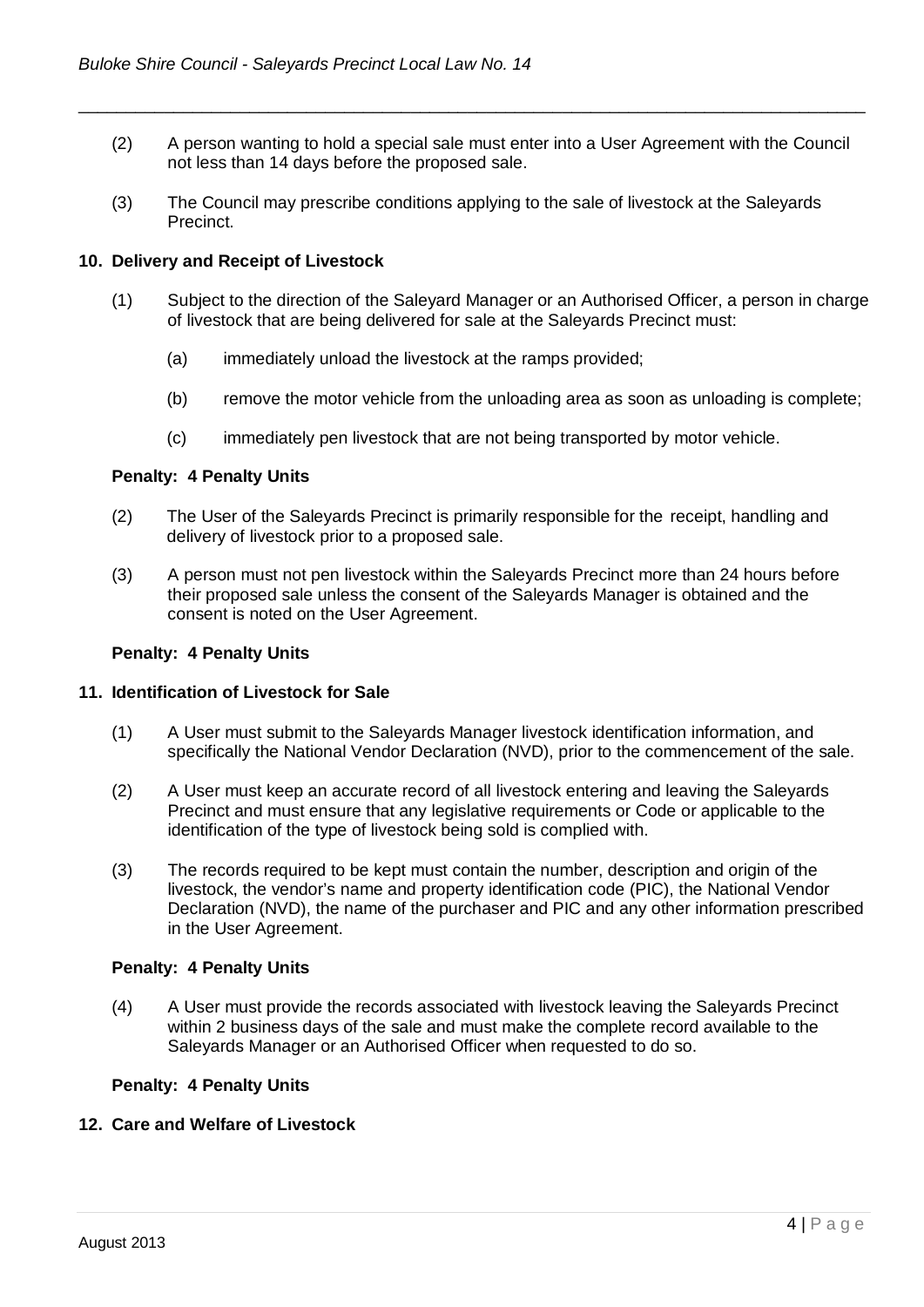(1) The requirements of the *Code of Accepted Practice for the Welfare of Animals at Saleyards* – Victoria (AG0027)[1](#page-4-0) or any Code or Standard applied under the **Livestock Management Act 2010** must be observed by any person delivering, handling or removing livestock from the Saleyards Precinct.

\_\_\_\_\_\_\_\_\_\_\_\_\_\_\_\_\_\_\_\_\_\_\_\_\_\_\_\_\_\_\_\_\_\_\_\_\_\_\_\_\_\_\_\_\_\_\_\_\_\_\_\_\_\_\_\_\_\_\_\_\_\_\_\_\_\_\_\_\_\_\_\_\_\_\_\_\_\_\_\_\_\_\_

- (2) A person in charge of livestock left in pens at the Saleyards Precinct overnight must ensure that accessible water supply and appropriate levels of feed are available unless they have made an alternative arrangement with the Saleyards Manager or an Authorised Officer.
- (3) The Saleyards Manager or Authorised Officer may provide feed and water to penned livestock and the Council may recover the costs together with labour and other overhead costs incurred from the owner of the livestock.
- (4) A person must not unload or pen any livestock not connected with a sale at the Saleyards Precinct unless he or she is permitted to do so by the Saleyards Manager or an Authorised Officer who may allow that to occur in certain circumstances, including in an emergency.

## **Penalty: 4 Penalty Units**

#### **13. Health of Livestock**

- (1) A person in charge of livestock must ensure that the livestock that they offer for sale at the Saleyards Precinct is free of disease, fit for sale and fit for their intended journey.
- (2) A person in charge of livestock:
	- (a) must not offer for sale any livestock that in the opinion of the Saleyards Manager or an Authorised Officer is diseased, emaciated or injured; and
	- (b) must notify the Saleyards Manager or an Authorised Officer if there is dead livestock.

## **Penalty: 4 Penalty Units**

- (3) The Saleyards Manager or an Authorised Officer may direct the person in charge of the livestock to remove any dead livestock or any livestock that is diseased, emaciated or injured to an isolation pen or from the Saleyards Precinct.
- (4) If:
	- (a) a direction under subclause (3) is not complied with; or
	- (b) the Saleyards Manager or an Authorised Officer cannot identify or locate a person to whom a direction under subclause (3) can be practically given –

the Saleyards Manager or the Authorised Officer may arrange for the livestock to be removed from the Saleyards Precinct.

(5) The Saleyards Manager or an Authorised Officer may isolate any diseased, emaciated or injured livestock in pens within the Saleyards Precinct and may arrange for any veterinary care for such livestock.

<span id="page-4-0"></span> $\overline{a}$ 1 Published by the Department of Primary Industry Victoria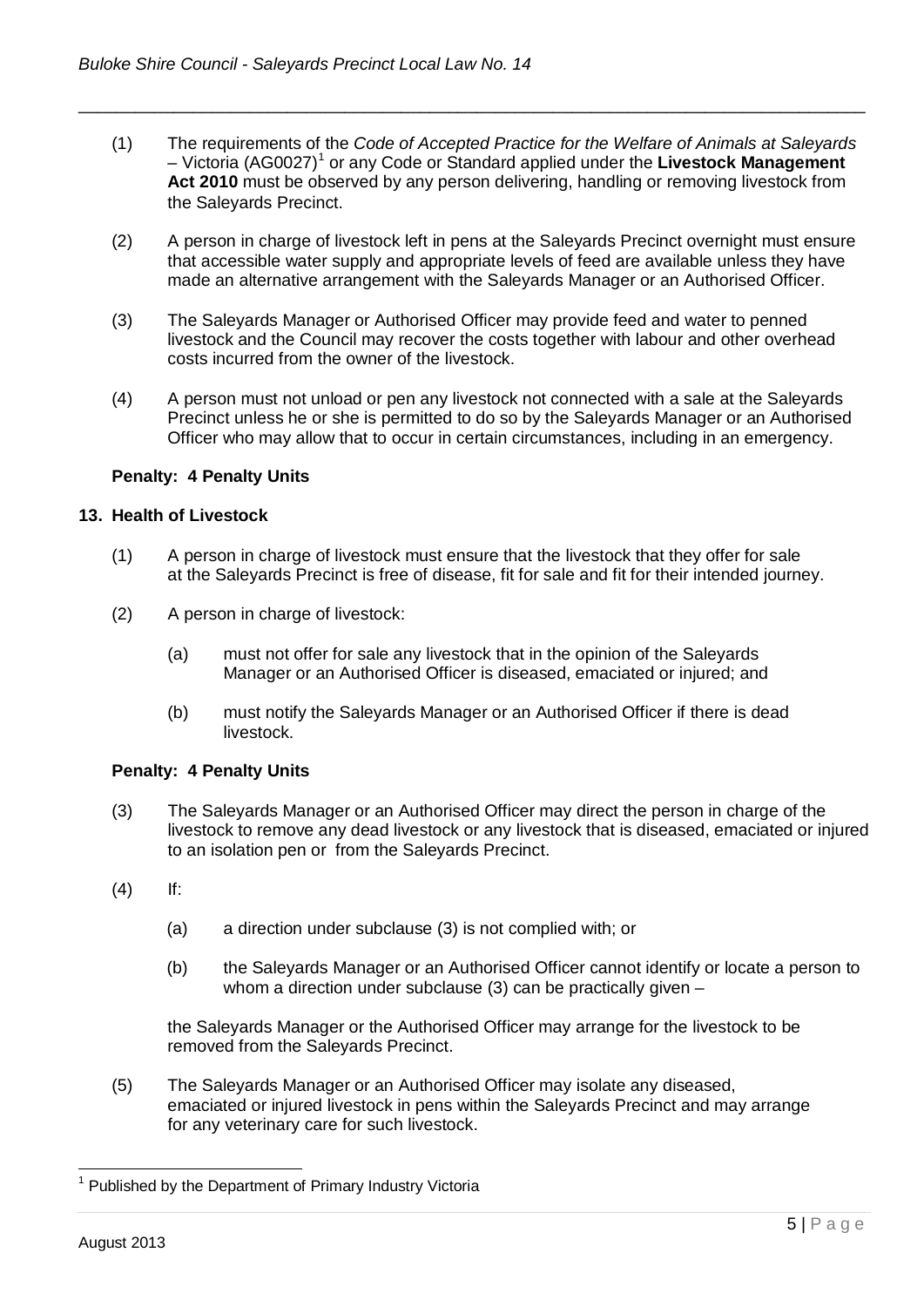(6) The Council may recover the costs associated with removal under subclause (4) or veterinary care under subclause (5) from the owner of the livestock.

\_\_\_\_\_\_\_\_\_\_\_\_\_\_\_\_\_\_\_\_\_\_\_\_\_\_\_\_\_\_\_\_\_\_\_\_\_\_\_\_\_\_\_\_\_\_\_\_\_\_\_\_\_\_\_\_\_\_\_\_\_\_\_\_\_\_\_\_\_\_\_\_\_\_\_\_\_\_\_\_\_\_\_

## **14. Moving Livestock**

A person must not move livestock within or from the Saleyards Precinct without the permission of:

- (a) the person in charge of the livestock; or
- (b) the Saleyards Manager or an Authorised Officer.

#### **Penalty: 4 Penalty Units**

## **15. Stray livestock**

- (1) The Saleyards Manager or an Authorised Officer may designate an area within the Saleyards Precinct for keeping stray or unclaimed livestock.
- (2) If stray or unclaimed livestock remain at the Saleyards Precinct in a designated area for longer than 24 hours the Saleyards Manager or an Authorised Officer may impound them and the livestock will be dealt with in accordance with the requirements of the **Impounding of Livestock Act 1994.**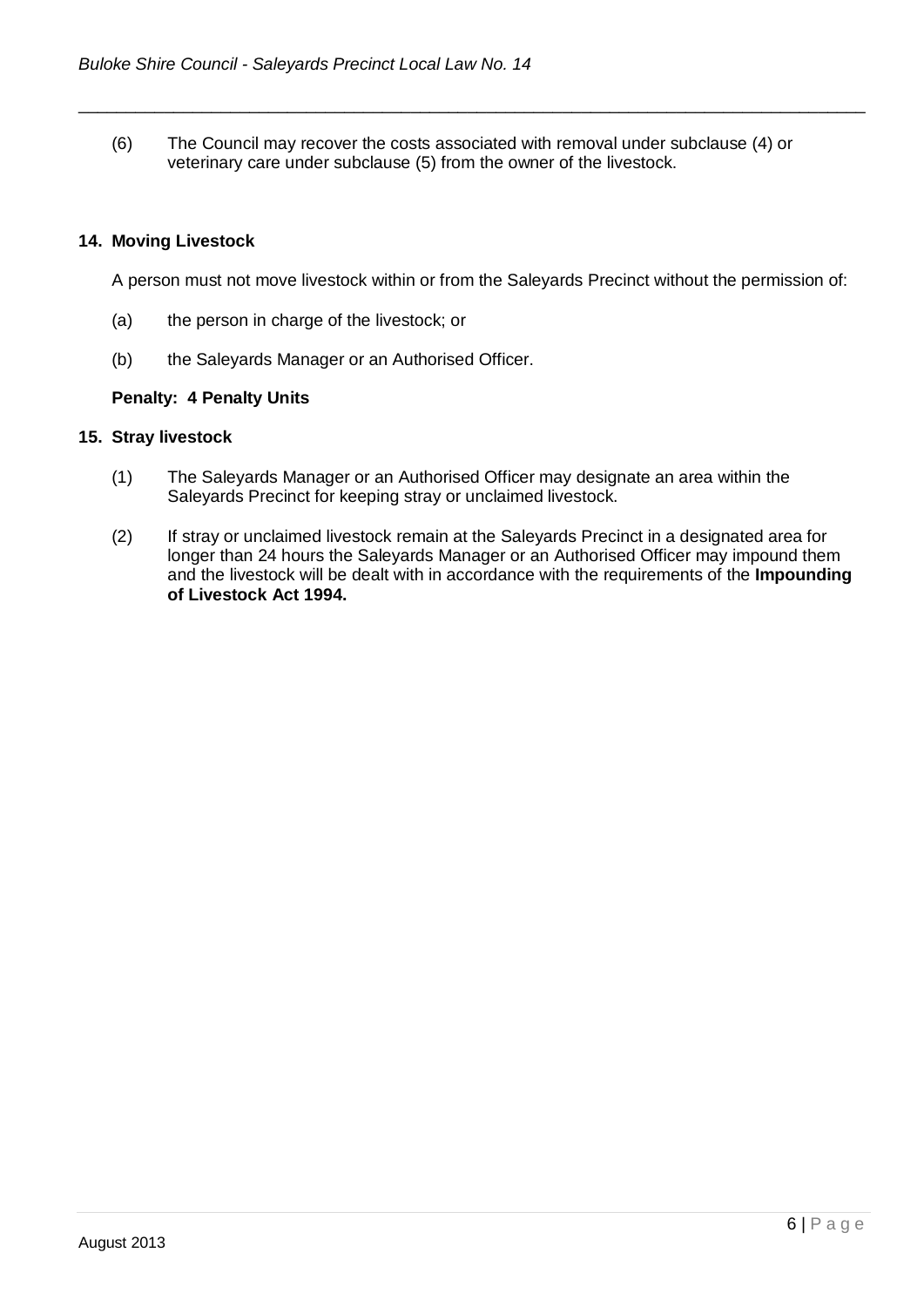# **PART 3 - GENERAL PROVISIONS APPLICABLE TO THE SALEYARDS PRECINCT**

#### **16. Health and Safety - Using Saleyards Precinct Equipment**

(1) In addition to complying with any lawful directions of the Saleyards Manager or an Authorised Officer a User or a person who is delivering livestock to the Saleyards Precinct must comply with any requirements of this Local Law or the Council's *Saleyard Precinct Occupational Health and Safety and Risk Management Manual* concerning the operation and safe handling and use of equipment at the Saleyards Precinct.

\_\_\_\_\_\_\_\_\_\_\_\_\_\_\_\_\_\_\_\_\_\_\_\_\_\_\_\_\_\_\_\_\_\_\_\_\_\_\_\_\_\_\_\_\_\_\_\_\_\_\_\_\_\_\_\_\_\_\_\_\_\_\_\_\_\_\_\_\_\_\_\_\_\_\_\_\_\_\_\_\_\_\_

#### **Penalty: 10 Penalty Units**

- (2) A User or any other person in charge of livestock in the Saleyards Precinct must immediately advise the Saleyards Manager or an Authorised Officer of:
	- (a) any injury, hazard or near miss that has occurred during the period of use; or
	- (b) any damage or any defect in any equipment that has occurred or is observed by the User during the period of use that needs to be made safe.

#### **Penalty: 10 Penalty Units**

#### **17. Behaviour in the Saleyards Precinct**

A person in the Saleyards Precinct must not:

- (a) behave in a way that, in the reasonable opinion of the Saleyards Manager or an Authorised Officer is dangerous or creates a risk to the safety of other users of the Saleyards Precinct;
- (b) behave in a manner that in the reasonable opinion of an Authorised Officer disturbs or obstructs any person in the lawful use of the Saleyards Precinct;
- (c) consume any alcohol or drugs;
- (d) refuse or neglect to carry out a reasonable direction given by the User;
- (e) allow livestock to escape from a penned area within the Saleyards Precinct;
- (f) damage, destroy, write or otherwise interfere with the facilities within the Saleyards Precinct or remove or affix anything to any building, improvement or structure of any kind within the Saleyards Precinct; or
- (g) sell anything within the Saleyards Precinct other than livestock sold in accordance with this Local Law.

#### **Penalty: 4 Penalty Units**

#### **18. Obstruction**

A person must not obstruct the Saleyards Manager or an Authorised Officer in the performance of his or her powers, duties or functions under this Local Law.

## **Penalty: 4 Penalty Units**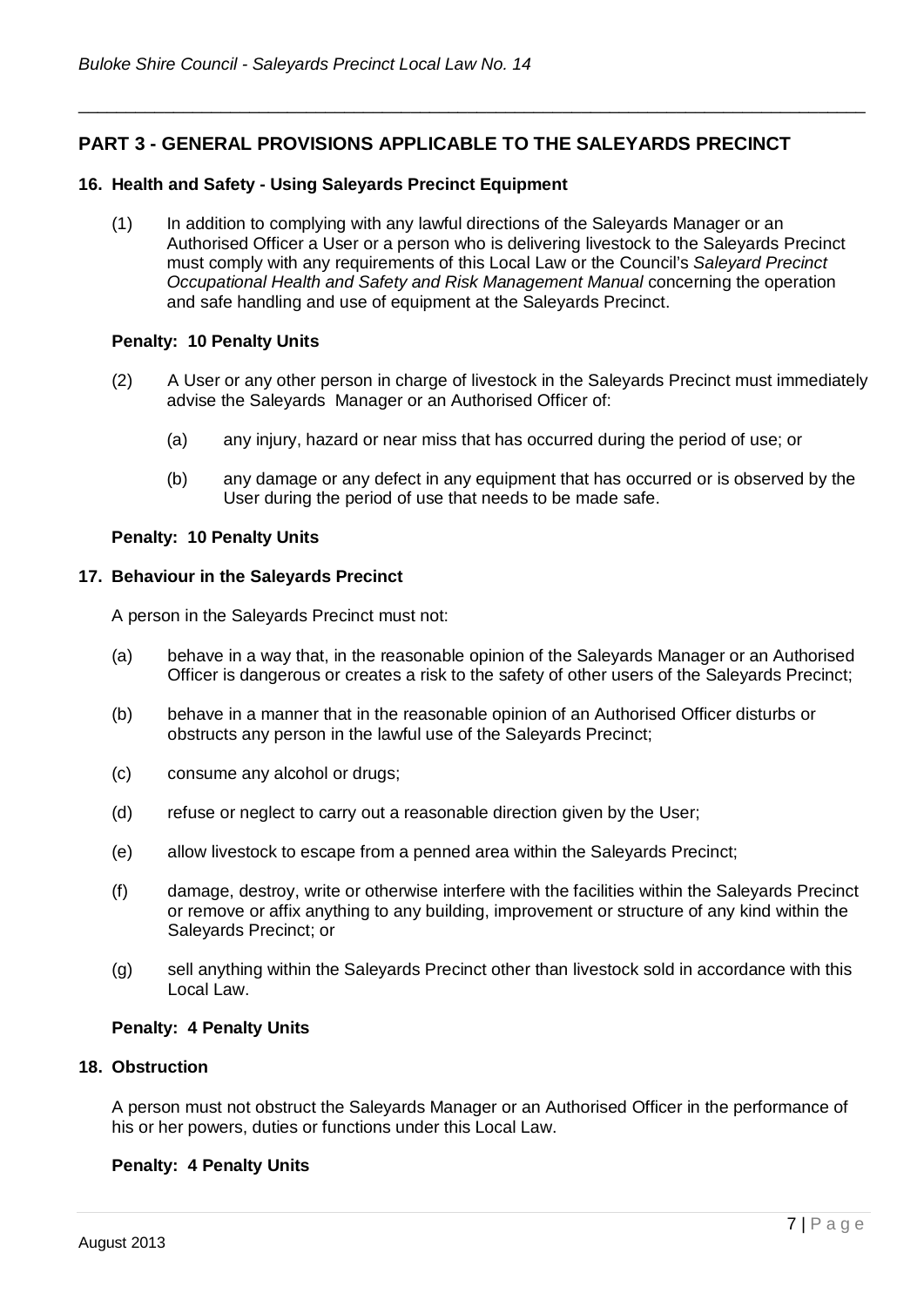#### **19. Dogs**

(1) A person must ensure that any working dog in the Saleyard Precinct under his or her control is muzzled and supervised at all times and is secured when it is not working.

\_\_\_\_\_\_\_\_\_\_\_\_\_\_\_\_\_\_\_\_\_\_\_\_\_\_\_\_\_\_\_\_\_\_\_\_\_\_\_\_\_\_\_\_\_\_\_\_\_\_\_\_\_\_\_\_\_\_\_\_\_\_\_\_\_\_\_\_\_\_\_\_\_\_\_\_\_\_\_\_\_\_\_

- (2) A person must ensure that any dog under his or her control is not:
	- (a) allowed to be at large within the Saleyards Precinct; or
	- (b) enter into any building within the Saleyards Precinct.
- (3) A person must not have more than 2 working dogs within the Saleyards Precinct unless it is an additional dog in training.

#### **Penalty: 4 Penalty Units**

#### **20. Motor Vehicles**

- (1) Motor vehicles must only be washed in an area that is the designated truck wash bay.
- (2) A person must not leave a motor vehicle within the Saleyards Precinct in a position that:
	- (a) obstructs entrances, exits or ramps; or
	- (b) interferes in any way with the proper movement of vehicular, pedestrian or animal traffic.

#### **21. Unsafe Areas**

- (1) The Saleyards Manager or an Authorised Officer may designate any area or structure within the Saleyards Precinct as off limits by tagging it or lockout because:
	- (a) it has become unsafe; or
	- (b) it is an area or structure that is limited to specific persons.
- (2) A person must not use an area or structure within the Saleyards Precinct contrary to any designation made by the Saleyards Manager or an Authorised Officer in accordance with subclause (1).

#### **Penalty: 10 Penalty Units**

#### **22. Entry to the Saleyards Precinct**

A person must not enter the Saleyards Precinct when it is not being used in accordance with the provisions of this Local Law unless:

- (a) the person is lawfully carrying out duties in conjunction with the operation or maintenance of the Saleyards Precinct; or
- (b) the person has the permission of the Saleyards Manager or an Authorised Officer.

#### **Penalty: 4 Penalty Units**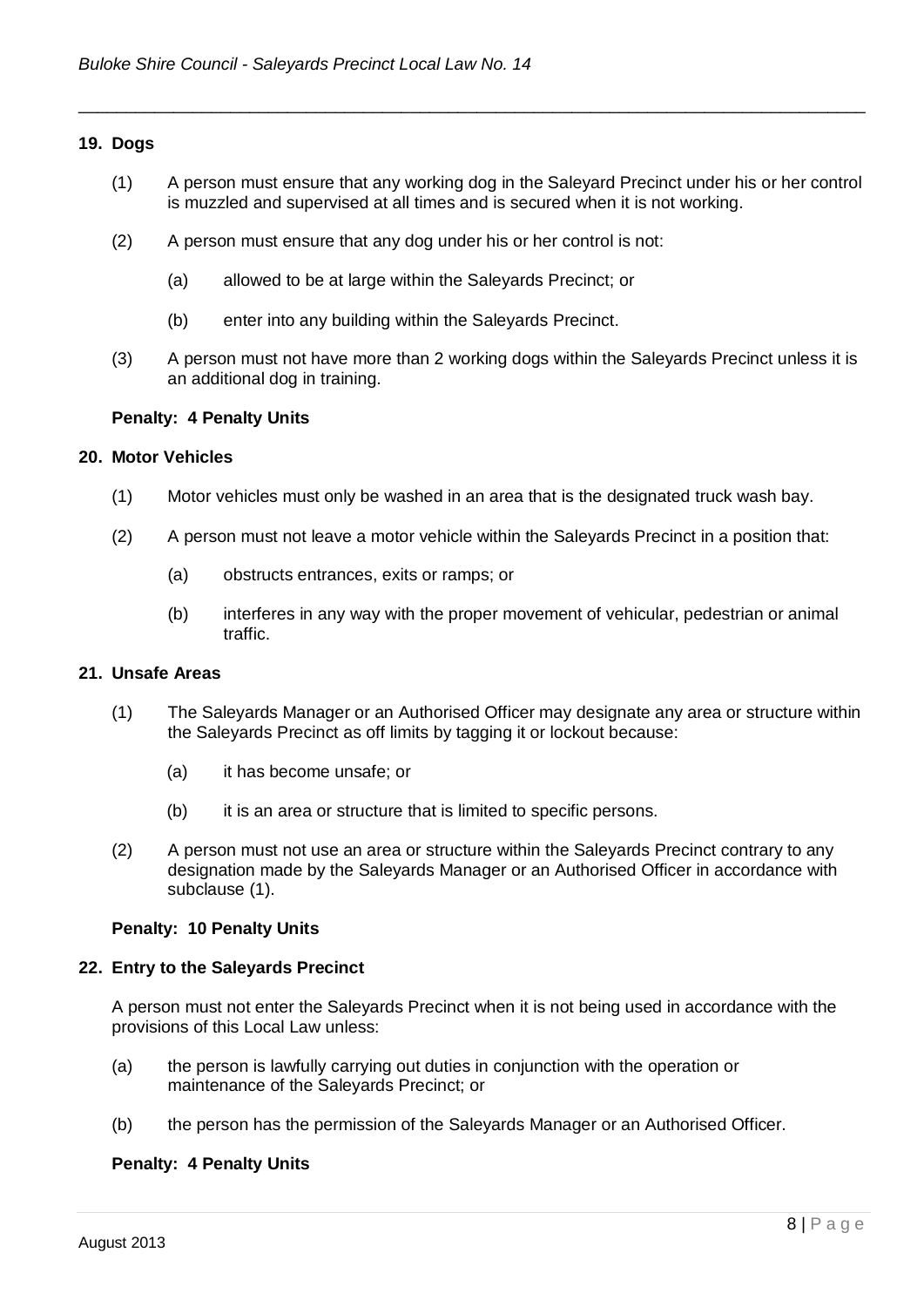# **PART 4 - ADMINISTRATION AND ENFORCEMENT**

# **DIVISION 1 – USER AGREEMENTS, FEES AND DELEGATIONS**

## **23.****User Agreements**

(1) A person who wishes to use the Saleyards Precinct may make an application to the Council to enter into a User Agreement.

\_\_\_\_\_\_\_\_\_\_\_\_\_\_\_\_\_\_\_\_\_\_\_\_\_\_\_\_\_\_\_\_\_\_\_\_\_\_\_\_\_\_\_\_\_\_\_\_\_\_\_\_\_\_\_\_\_\_\_\_\_\_\_\_\_\_\_\_\_\_\_\_\_\_\_\_\_\_\_\_\_\_\_

- (2) The Council may require an applicant to provide additional information before it agrees to enter into a User Agreement with the applicant.
- (3) The Council may determine not to enter into a User Agreement with the applicant but must provide an opportunity for the applicant or the User make a submission about the proposed determination.
- (4) The Chief Executive Officer may hear any submission made under subclause (3).

#### **24. Period of User Agreements**

- (1) Where an applicant proposes to conduct a number of sales during the year, the User Agreement will be in operation for one year.
- (2) Where an application is for casual use of the Saleyard Precinct a User Agreement will be in operation until the expiry date in the User Agreement.

#### **25. Conditions may be applied**

- (1) The User Agreement may be subject to terms and conditions which the Council considers to be appropriate in the circumstances including:
	- (a) the payment of a fee or charge;
	- (b) the payment of a security deposit, bond or guarantee to the Council to secure the proper performance of conditions on a permit or to rectify any damage caused to Council assets as a result of the use or activity allowed by the use of the Saleyards Precinct;
	- (c) that the User have appropriate insurance and must provide a written indemnification of the Council against liability arising from the activity or use;
	- (d) that the User keep accurate records of livestock transactions and that they be provided to the Council within the times specified in this Local Law and the User Agreement;
	- (e) that the User rectify, remedy or restore a situation or circumstance; and
	- (f) any other terms and conditions considered necessary in the circumstances.
- (2) The Council may, during the term of the User Agreement alter the terms and conditions if it considers it appropriate to do so, but must provide the User with an opportunity to make comment on the proposed alteration.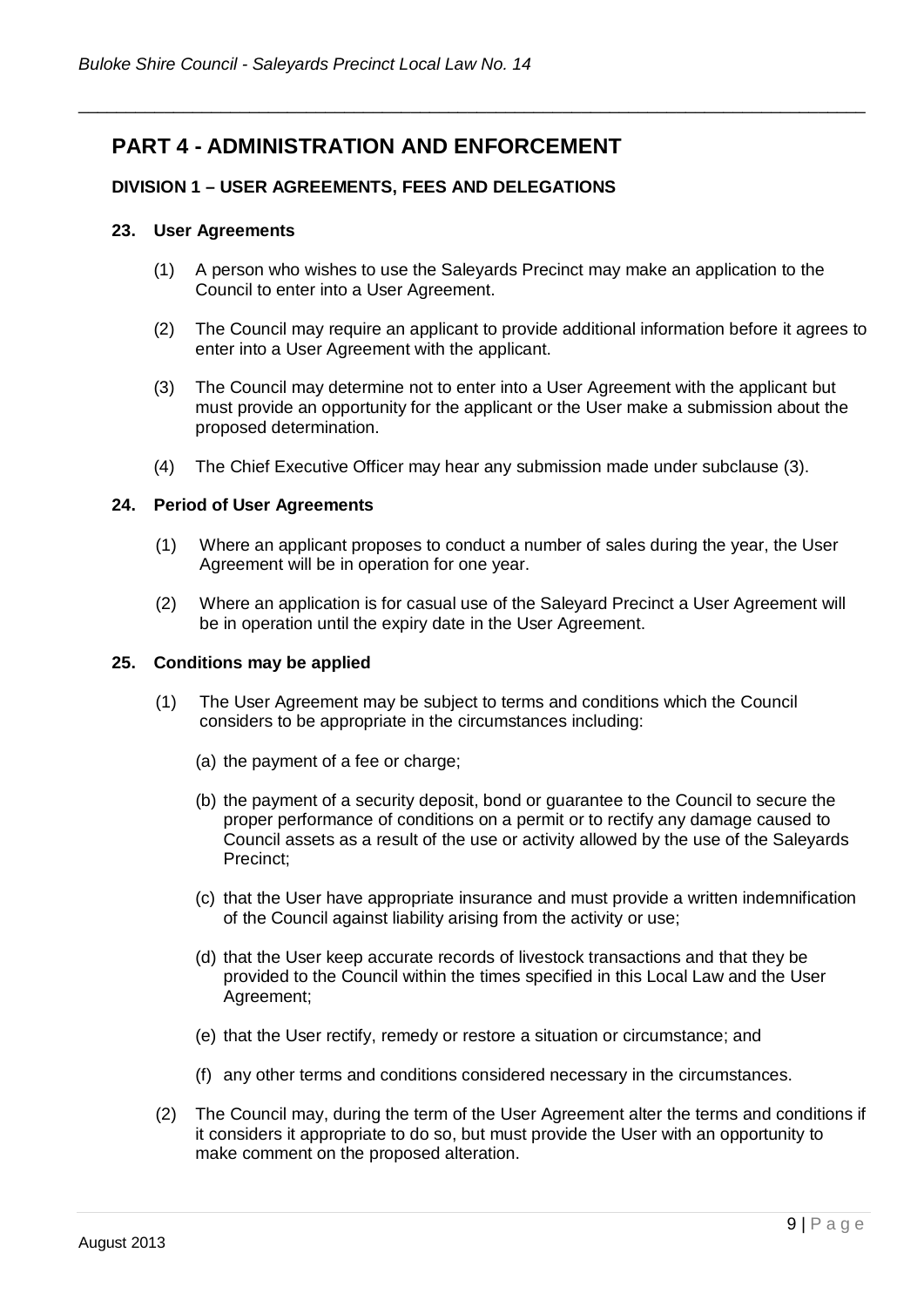#### **26. Cancellation of the User Agreement**

- (1) The Council may cancel the User Agreement if it considers that:
	- (a) there has been a serious or ongoing breach of the terms and conditions;

\_\_\_\_\_\_\_\_\_\_\_\_\_\_\_\_\_\_\_\_\_\_\_\_\_\_\_\_\_\_\_\_\_\_\_\_\_\_\_\_\_\_\_\_\_\_\_\_\_\_\_\_\_\_\_\_\_\_\_\_\_\_\_\_\_\_\_\_\_\_\_\_\_\_\_\_\_\_\_\_\_\_\_

- (b) the User has not complied with a request by the Council within seven days to remedy or rectify a defect or default;
- (c) there was a significant error or misrepresentation by the User prior to entering into the User Agreement; or
- (d) in the circumstances, the permit should be cancelled.
- (2) Before it cancels the User Agreement, the Council must provide to the User with an opportunity to make a submission on the proposed cancellation.

#### **27. Fees**

- (1) The Council may determine fees for the use of the Saleyards Precinct, including any fees to be paid by a person under clause 12(4) and the Saleyards Manager may direct a person who has defaulted in the payment of any fees not to take part in a sale in the Saleyards Precinct.
- (2) The Council may determine that interest be paid on late fees in accordance with section 227A of the Act.
- (3) The Council may waive, reduce or alter a fee with or without conditions.

#### **28. Registers**

- (1) The Council must maintain a register of User Agreements, including details of the User and the term of the Agreement.
- (2) The Council must ensure that any alterations or changes to a User Agreement or any consent given under clause 10(3) is recorded in the Register.

#### **29. Offences**

A person who makes a false representation or declaration (whether oral or in writing), or who intentionally omits relevant information in an application for a permit or exemption is guilty of an offence.

#### **Penalty: 4 Penalty Units**

#### **DIVISION 2 – ENFORCEMENT**

#### **30. Compliance with directions**

Any person at the Saleyards Precinct must comply with any lawful direction of the Saleyards Manager or an Authorised Officer, including any direction that may defer or interrupt a sale because of an emergency such as a National Livestock Standstill, an emergency such as that in the Municipal Emergency Management Plan which requires the availability of the Saleyards Precinct or for health and safety reasons.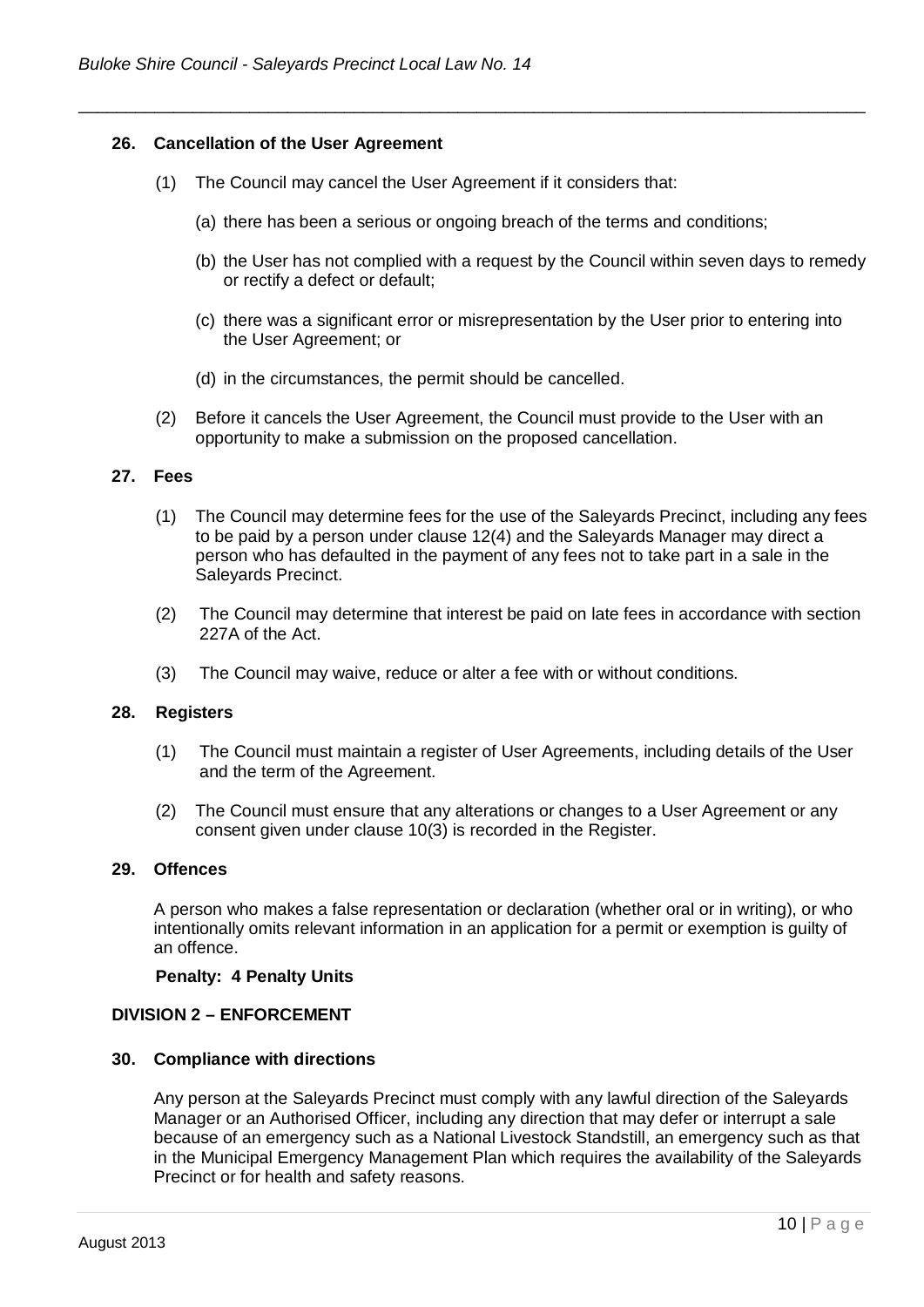## **Penalty: 4 Penalty Units**

## **31. Warning to offenders**

(1) Where there is a breach of this Local Law an Authorised Officer may request the person breaching the Local Law to stop or remedy the breach.

\_\_\_\_\_\_\_\_\_\_\_\_\_\_\_\_\_\_\_\_\_\_\_\_\_\_\_\_\_\_\_\_\_\_\_\_\_\_\_\_\_\_\_\_\_\_\_\_\_\_\_\_\_\_\_\_\_\_\_\_\_\_\_\_\_\_\_\_\_\_\_\_\_\_\_\_\_\_\_\_\_\_\_

(2) If there is a breach of this Local Law after an Authorised Officer has requested a person to remedy or stop the breach, the Authorised Officer may issue an official warning which must comply with the requirements of the **Infringements Act 2006**.

#### **32. Power of Authorised Officers to act in urgent circumstances**

- (1) In urgent circumstances arising as a result of a failure to comply with this Local Law, an Authorised Officer may take action to remove, remedy or rectify if:
	- (a) the Authorised Officer considers the circumstances or situation to be sufficiently urgent and that a person, animal, property or thing may be at risk or in danger; and
	- (b) wherever practicable, a senior officer is given prior notice of the proposed action.
- (2) In deciding whether circumstances are urgent, an Authorised Officer must take into consideration, to the extent relevant:
	- (a) whether it is practicable to contact:-
		- (i) the person by whose default, permission or tolerance the situation has arisen; or
		- (ii) the owner or the occupier of the premises or property affected; and
	- (b) whether there is an urgent risk or threat to public health, public safety, the environment or animal welfare.
- (3) The action taken by an Authorised Officer under subclause (1) must not extend beyond what is necessary to cause the immediate abatement of or minimise the risk or danger involved.
- (4) An Authorised Officer who takes action under subclause (1) must ensure that, as soon as practicable:
	- (a) details of the circumstances and remedying action are forwarded to the person on whose behalf the action was taken; and
	- (b) a report of the action taken is submitted to the Chief Executive Officer.

#### **33. Power of Authorised Officers to impound**

- (1) Where any items, goods and equipment are used in contravention of this Local Law an Authorised Officer may remove and impound them.
- (2) Where any items, goods and equipment are impounded under this provision, an Authorised Officer must as soon as possible and where practicable, serve a Notice of Impounding in the form of Schedule 1 on the owner or the person responsible for the item setting out the fees and charges payable and the time by which the item must be retrieved.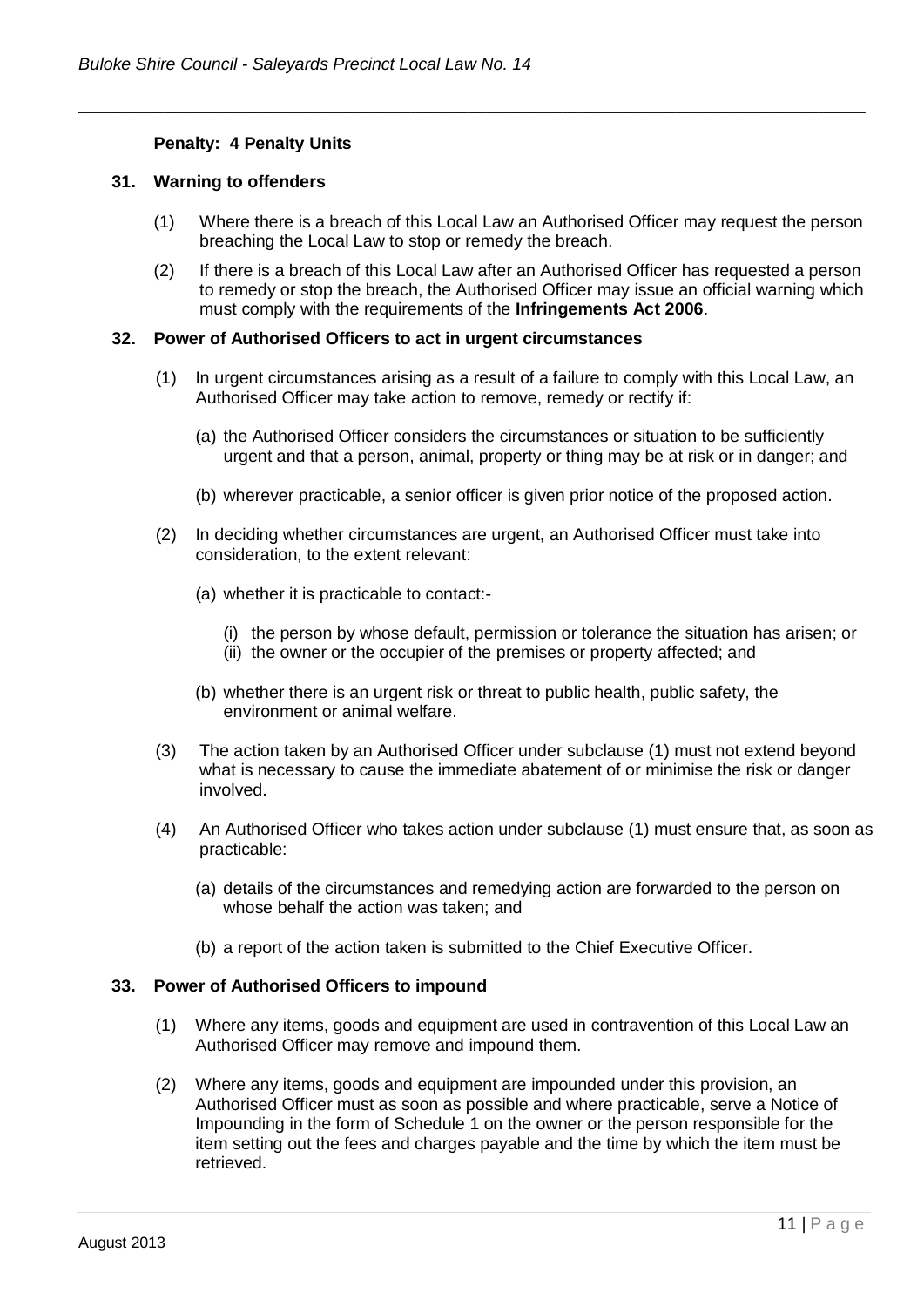(3) Where the identity or whereabouts of the owner or the person responsible for the impounded item is unknown the Authorised Officer must take reasonable steps to establish the identify or whereabouts of the person and may to dispose of the impounded item in the following way:

\_\_\_\_\_\_\_\_\_\_\_\_\_\_\_\_\_\_\_\_\_\_\_\_\_\_\_\_\_\_\_\_\_\_\_\_\_\_\_\_\_\_\_\_\_\_\_\_\_\_\_\_\_\_\_\_\_\_\_\_\_\_\_\_\_\_\_\_\_\_\_\_\_\_\_\_\_\_\_\_\_\_\_

- (a) where the item is declared by a senior officer or another officer authorised for the purpose to have no saleable value, it may be disposed of in the most economical way determined by that officer;
- (b) where the item is declared by a person in paragraph (a) to have some saleable value the item may be disposed of by tender, public auction or private sale but may be given away or disposed of if the sale is unsuccessful.
- (4) Any proceeds from the disposal of an impounded item will be paid to the owner or the person who in the opinion of the Council appears to be authorised to receive the money, except for the reasonable costs incurred to the Council in the administration of this Local Law.
- (4) If the person described in subclause (4) cannot be identified or located within 1 year of serving the Notice of Impounding, any proceeds of sale cease to be payable to that person and may be retained for municipal purposes.
- (6) If an Authorised Officer has impounded anything in accordance with this Local Law, the Council may refuse to release it until the appropriate fee or charge for its release has been paid to the Council.

## **34. Infringement Notices and Penalty Amounts**

- (1) As an alternative to prosecution an Authorised Officer may issue an infringement notice to any person whom the Authorised Officer reasonably considers has committed an offence against this Local Law.
- (2) A person issued with an infringement notice is entitled to disregard the notice and defend the prosecution in court.
- (3) The penalty fixed in respect of an infringement for which an infringement notice is issued is the amount set out in Schedule 2.
- (4) A person issued with an infringement notice may pay the penalty amount to the Buloke Shire Council at the address indicated in the notice.
- (5) To avoid prosecution and subject to the **Infringements Act 2006**, the penalty indicated in the infringement notice must be paid within 28 days after the day on which the infringement notice is issued.

#### **35. Waiver and withdrawal**

- (1) Within 28 days of receiving an infringement notice a person may make a written request to the Chief Executive Officer that the infringement notice be withdrawn.
- (2) The Chief Executive Officer may consider the written request and may make a decision or a recommendation to the Council that the infringement notice be withdrawn.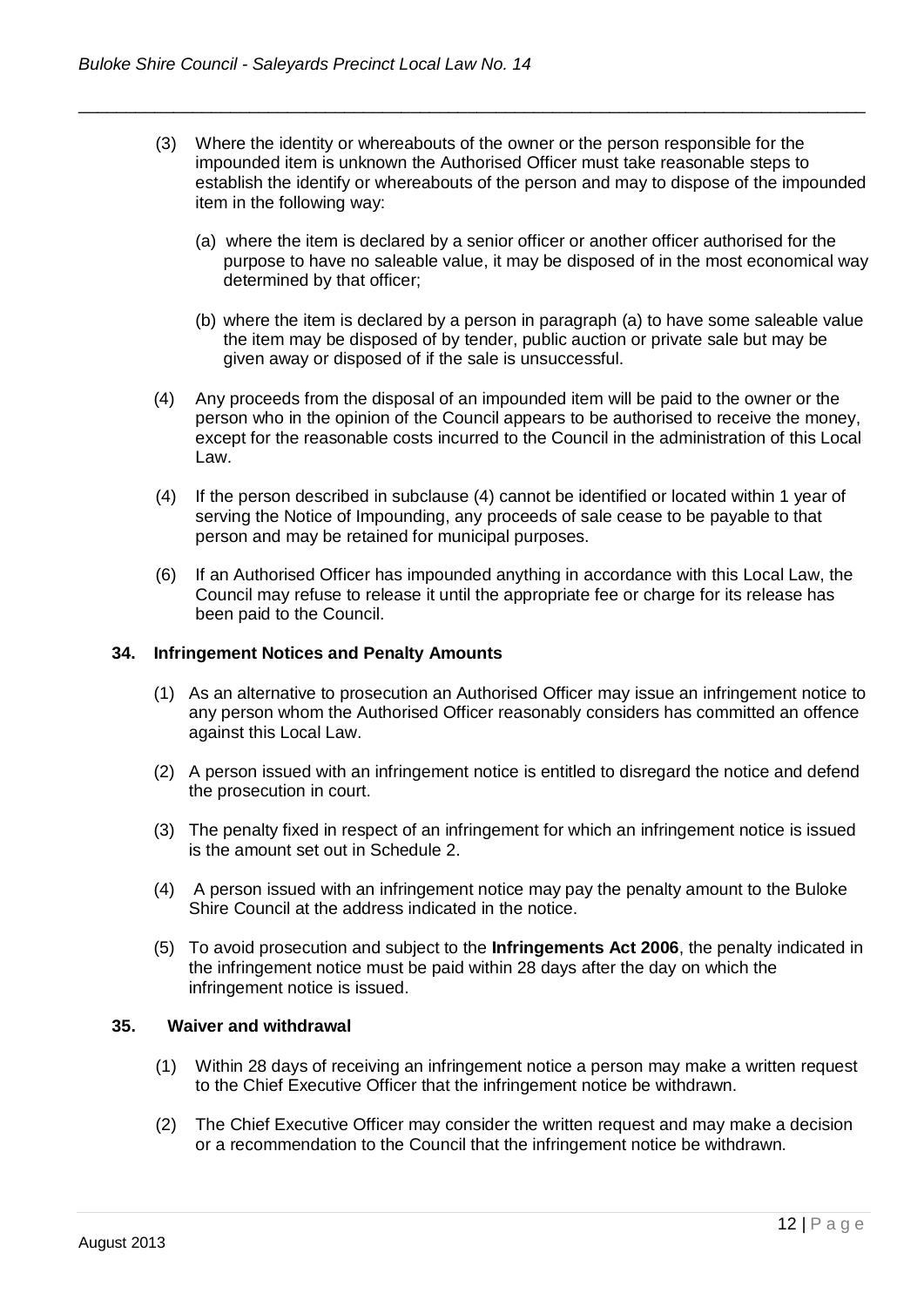(3) Where an infringement notice is withdrawn, the person upon whom it was served is entitled to a refund of any payment which that person has made other than any costs which the Council has paid as part of the enforcement process.

\_\_\_\_\_\_\_\_\_\_\_\_\_\_\_\_\_\_\_\_\_\_\_\_\_\_\_\_\_\_\_\_\_\_\_\_\_\_\_\_\_\_\_\_\_\_\_\_\_\_\_\_\_\_\_\_\_\_\_\_\_\_\_\_\_\_\_\_\_\_\_\_\_\_\_\_\_\_\_\_\_\_\_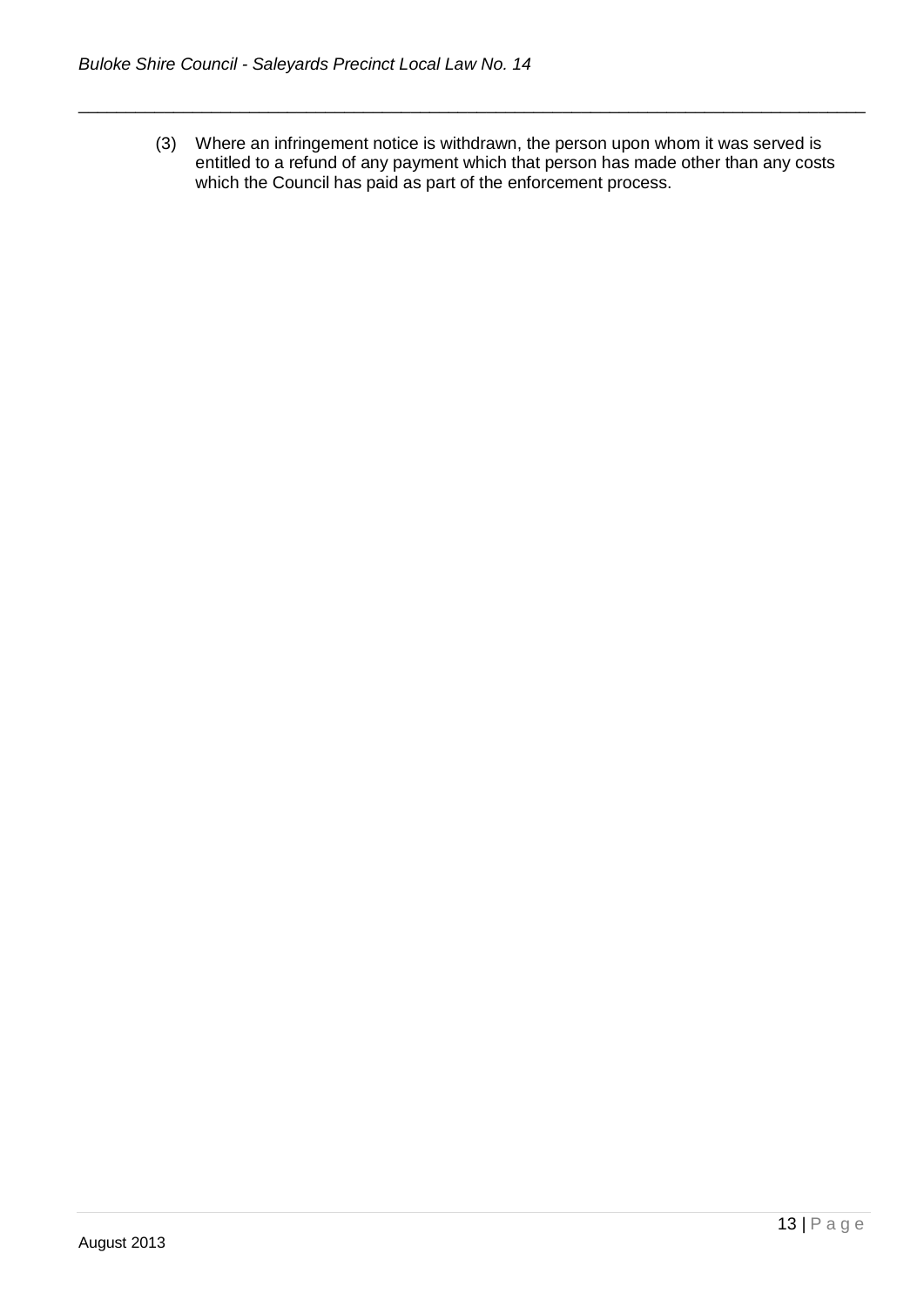# **BULOKE SHIRE COUNCIL SALEYARDS PRECINCT LOCAL LAW**

\_\_\_\_\_\_\_\_\_\_\_\_\_\_\_\_\_\_\_\_\_\_\_\_\_\_\_\_\_\_\_\_\_\_\_\_\_\_\_\_\_\_\_\_\_\_\_\_\_\_\_\_\_\_\_\_\_\_\_\_\_\_\_\_\_\_\_\_\_\_\_\_\_\_\_\_\_\_\_\_\_\_\_

# **SCHEDULE 1 (Clause 33)**

# **IMPOUNDING NOTICE**

| To:                                                                                                                              |                                                                                |                                |
|----------------------------------------------------------------------------------------------------------------------------------|--------------------------------------------------------------------------------|--------------------------------|
| (Name)                                                                                                                           |                                                                                |                                |
| (Address)                                                                                                                        |                                                                                |                                |
| The following item(s) has/have been impounded in accordance with clause 51 of the<br><b>Council's Community Local Law No.10.</b> |                                                                                |                                |
| Description of items impounded:                                                                                                  |                                                                                |                                |
|                                                                                                                                  |                                                                                |                                |
| You may collect the items by attending at the Municipal Offices at______________                                                 |                                                                                |                                |
|                                                                                                                                  | (insert address) between the hours of $\frac{1}{2}$ ________________________to |                                |
| <u> 1989 - Johann Barn, mars ar breithinn ar breithinn ar breithinn ar breithinn ar breithinn ar breithinn ar br</u><br>see      | (contact officer) and by paying the following:                                 |                                |
| Details of fees and charges                                                                                                      |                                                                                | \$<br>$\overline{\phantom{a}}$ |
|                                                                                                                                  |                                                                                |                                |
|                                                                                                                                  | <b>TOTAL</b>                                                                   | $\mathfrak s$                  |
| If you fail to collect the item(s) and pay the required fees and charges by____________                                          |                                                                                |                                |
| (date), the Authorised Officer will proceed to dispose of the item(s) in accordance with                                         |                                                                                |                                |
| Council's policy.                                                                                                                |                                                                                |                                |
|                                                                                                                                  |                                                                                |                                |
| Telephone: ___________________                                                                                                   |                                                                                | (Name of Authorised Officer)   |
|                                                                                                                                  |                                                                                | (Signature)                    |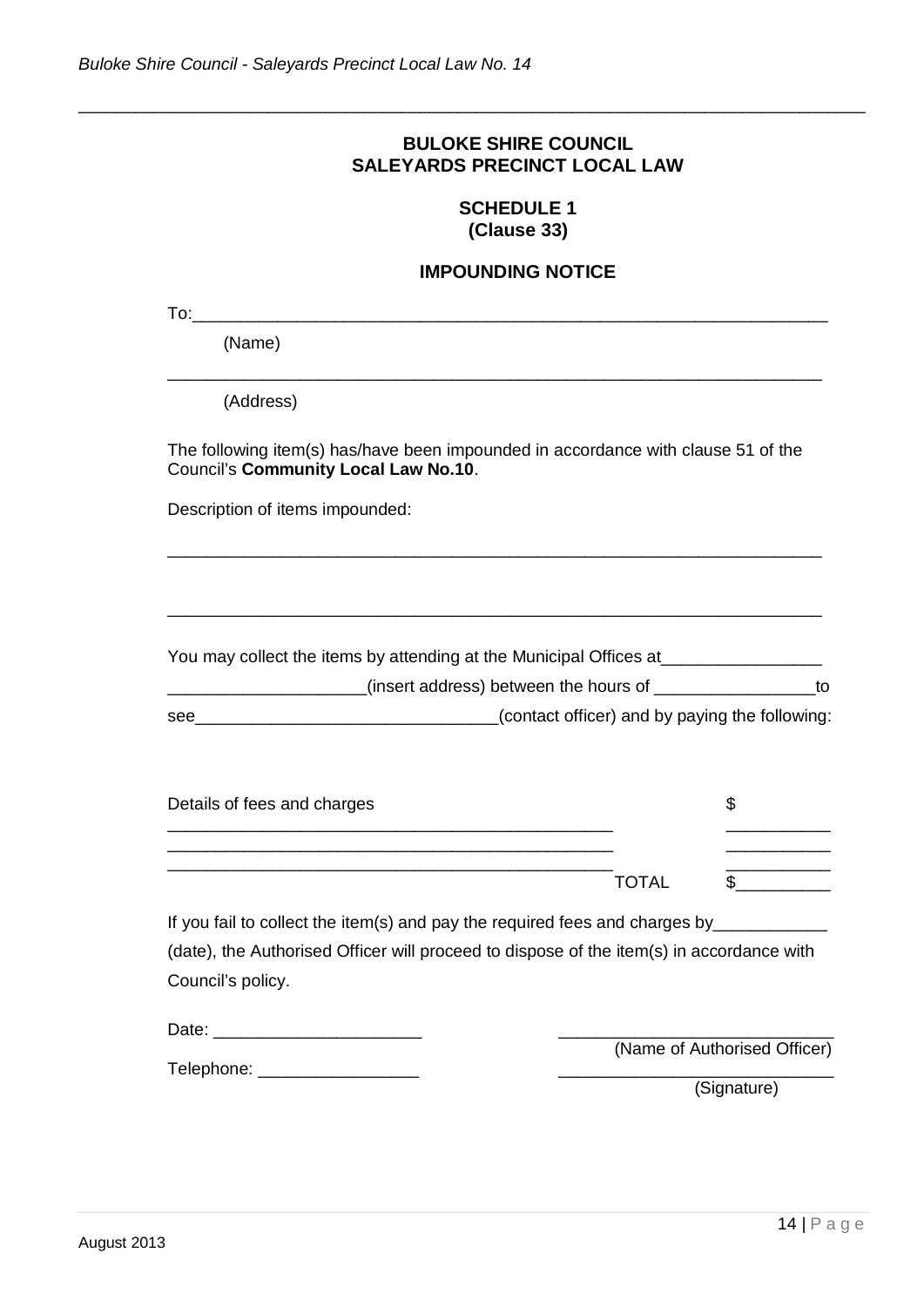# **BULOKE SHIRE COUNCIL SALEYARDS PRECINCT LOCAL LAW**

\_\_\_\_\_\_\_\_\_\_\_\_\_\_\_\_\_\_\_\_\_\_\_\_\_\_\_\_\_\_\_\_\_\_\_\_\_\_\_\_\_\_\_\_\_\_\_\_\_\_\_\_\_\_\_\_\_\_\_\_\_\_\_\_\_\_\_\_\_\_\_\_\_\_\_\_\_\_\_\_\_\_\_

# **SCHEDULE 2 (Clause 34)**

# **PENALTIES FIXED FOR INFRINGEMENT NOTICE PURPOSES**

| <b>Provision</b>    | <b>Offence</b>                                                                                      | <b>Penalty</b>  |
|---------------------|-----------------------------------------------------------------------------------------------------|-----------------|
|                     |                                                                                                     | <b>Unit</b>     |
| Clause 6            | Using the Saleyards Precinct without a User Agreement                                               | 3 penalty units |
| Clause 8(1)         | Failing to comply with requirements applying to the use of<br>the Saleyards Precinct                | 3 penalty units |
| Clause 8(3)         | Unsupervised child under 16 or unsupervised child under<br>16 operating equipment                   | 3 penalty units |
| <b>Clause 10(1)</b> | Delivering livestock contrary to the provision                                                      | 2 penalty units |
| Clause 10(3)        | Penning livestock contrary to the provision                                                         | 2 penalty units |
| Clause 11(1) - (3)  | Failing to submit required information prior to sale or to keep<br>records required                 | 2 penalty units |
| Clause 11(4)        | Failing to submit records of livestock leaving the Saleyards<br>Precinct within the required time   | 2 penalty units |
| Clause 12           | Failing to comply with provisions concerning care and<br>welfare of livestock                       | 2 penalty units |
| Clause 13(1) - (2)  | Failing to comply with requirements concerning health of<br>livestock                               | 2 penalty units |
| <b>Clause 14(1)</b> | Moving livestock contrary to requirements                                                           | 2 penalty units |
| <b>Clause 16(1)</b> | Failing to comply with the Local Law or the Saleyards<br>Precinct OH & S and Risk Management Manual | 5 penalty units |
| <b>Clause 16(2)</b> | Failing to advise of injury, damage or defects                                                      | 5 penalty units |
| Clause 17           | Failing to comply with requirements concerning behaviour at<br>the Saleyards Precinct               | 2 penalty units |
| Clause 18           | Obstructing the Saleyards Manager or an Authorised Officer                                          | 2 penalty units |
| Clause 19           | Failing to comply with requirements concerning the<br>presence of dogs in the Saleyards Precinct    | 2 penalty units |
| Clause 21           | Using an unsafe area contrary to provision                                                          | 5 penalty units |
| Clause 22           | Entering the Saleyards Precinct contrary to the Local Law                                           | 2 penalty units |
| Clause 29           | Making a false representation or declaration                                                        | 2 penalty units |
| Clause 30           | Failing to comply with directions of the Saleyards Manager<br>or an Authorised Officer              | 2 penalty units |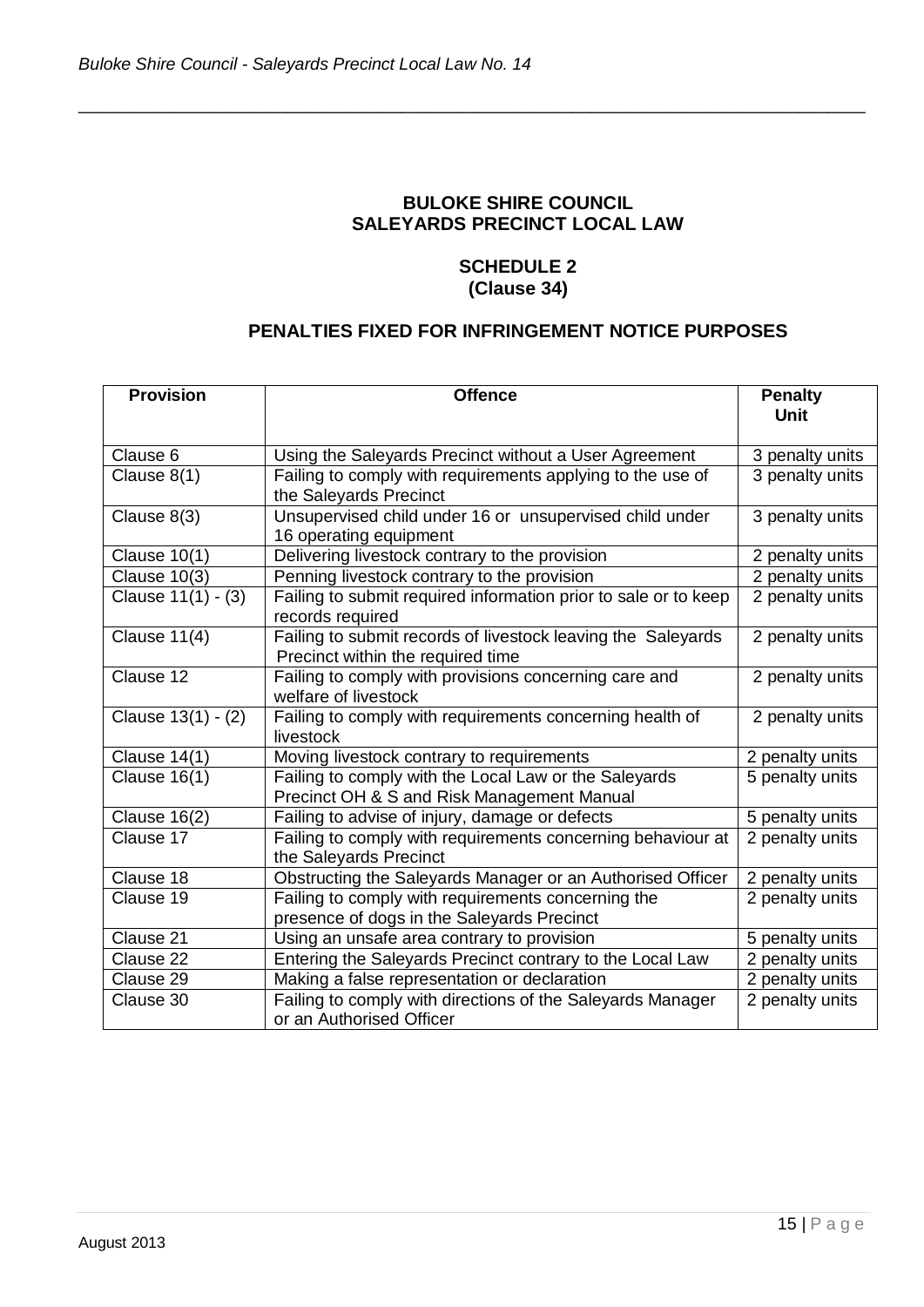| <b>PROJECT MANAGER: V/ARKEN HEMPO</b> | <b>CAD FILE:</b><br><b>NYCHEPROOF</b><br>SALE<br><b>YARDS</b><br><b>FINA</b><br>Ē.<br>곤<br>$\sum$ | LOCATION:<br><b>SALE</b><br><b>YARDS</b><br><b>CAMP</b><br>$ST$ ,<br><b>WYCHEPROOF</b><br>$\sum_{i=1}^{n}$ | $\infty$<br>$\bigcirc$<br>$\mathbb{S}^1$<br>$\circ$<br>$\circlearrowright$<br>$\circlearrowright$<br>$\mathbb{C}$<br>$\circlearrowright$<br>$\sqrt{2}$<br>$\Gamma$<br>$\omega$<br>$\cup$<br>$\overline{\phantom{a}}$<br>$\sigma$<br>$\infty$<br>$\sim$<br>$\infty$<br>$\circlearrowright$<br>$\overline{\phantom{0}}$<br>$\longmapsto$<br>$\begin{array}{c} \bigcirc \\ \bigcirc \end{array}$<br>$\circlearrowright$<br>$\infty$<br>$\overline{\phantom{0}}$<br>$\mapsto$<br>$\bigcup$<br>$\overline{\phantom{0}}$<br>$\overline{\phantom{0}}$<br>$\mapsto$<br>$\bigcirc$<br>$\overline{\phantom{0}}$<br>$\overline{\phantom{0}}$<br>$\frac{0}{2}$<br>$\bigcirc$<br>$\bigcirc$<br>$\qquad \qquad \Box$<br>$\overline{C}$<br>$\bigcirc$<br>$\qquad \qquad \Box$<br>$\bigcup$<br>$\rightarrow$<br>$\searrow$<br>$\omega$<br>$\overline{\phantom{0}}$<br>$\bigcirc$ | <b>XONddV</b><br>$\overline{\phantom{a}}$                                                                                                      |
|---------------------------------------|---------------------------------------------------------------------------------------------------|------------------------------------------------------------------------------------------------------------|------------------------------------------------------------------------------------------------------------------------------------------------------------------------------------------------------------------------------------------------------------------------------------------------------------------------------------------------------------------------------------------------------------------------------------------------------------------------------------------------------------------------------------------------------------------------------------------------------------------------------------------------------------------------------------------------------------------------------------------------------------------------------------------------------------------------------------------------------------------|------------------------------------------------------------------------------------------------------------------------------------------------|
| <b>CHECKED: VARYEN H</b>              | DRAWN: JAMES RUSS                                                                                 | <b>3527</b><br><b>SURVEYOR:</b><br><b>JAMES RU</b>                                                         | $\sim 10^{-1}$<br><b>TRUCK</b>                                                                                                                                                                                                                                                                                                                                                                                                                                                                                                                                                                                                                                                                                                                                                                                                                                   | EDGE OF ROAD<br>LINE MARKINGS<br>BOUNDARY FENCE<br>SPRINKLERS<br>CATES<br>MATER TROUGH<br>BUILDINGS/TRUCK WASH<br>SEATS/TABLES<br>SEATS/TABLES |